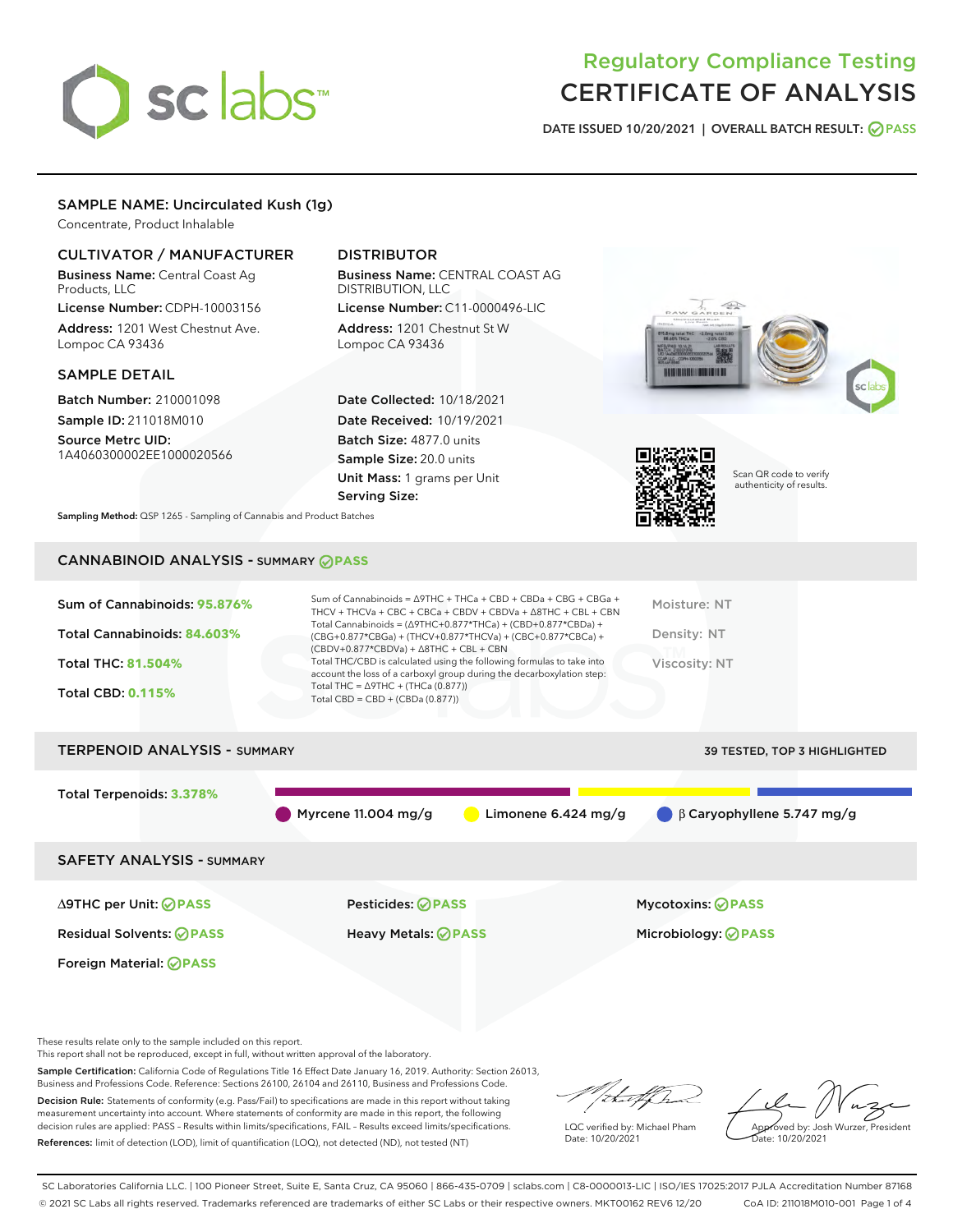



UNCIRCULATED KUSH (1G) | DATE ISSUED 10/20/2021 | OVERALL BATCH RESULT: @ PASS

#### CANNABINOID TEST RESULTS - 10/20/2021 2 PASS

Tested by high-performance liquid chromatography with diode-array detection (HPLC-DAD). **Method:** QSP 1157 - Analysis of Cannabinoids by HPLC-DAD

#### TOTAL CANNABINOIDS: **84.603%**

Total Cannabinoids (Total THC) + (Total CBD) + (Total CBG) + (Total THCV) + (Total CBC) + (Total CBDV) + ∆8THC + CBL + CBN

TOTAL THC: **81.504%** Total THC (∆9THC+0.877\*THCa)

TOTAL CBD: **0.115%** Total CBD (CBD+0.877\*CBDa)

TOTAL CBG: 1.99% Total CBG (CBG+0.877\*CBGa)

TOTAL THCV: 0.464% Total THCV (THCV+0.877\*THCVa)

TOTAL CBC: 0.53% Total CBC (CBC+0.877\*CBCa)

TOTAL CBDV: ND Total CBDV (CBDV+0.877\*CBDVa)

| <b>COMPOUND</b>  | LOD/LOQ<br>(mg/g)          | <b>MEASUREMENT</b><br><b>UNCERTAINTY</b><br>mg/g | <b>RESULT</b><br>(mg/g) | <b>RESULT</b><br>(%) |
|------------------|----------------------------|--------------------------------------------------|-------------------------|----------------------|
| <b>THCa</b>      | 0.05/0.14                  | ±22.720                                          | 884.06                  | 88.406               |
| <b>A9THC</b>     | 0.06 / 0.26                | ±1.366                                           | 39.72                   | 3.972                |
| <b>CBGa</b>      | 0.1 / 0.2                  | ±1.06                                            | 20.4                    | 2.04                 |
| <b>THCVa</b>     | 0.07/0.20                  | ±0.252                                           | 5.29                    | 0.529                |
| <b>CBCa</b>      | 0.07 / 0.28                | ±0.251                                           | 5.13                    | 0.513                |
| <b>CBG</b>       | 0.06/0.19                  | ±0.081                                           | 2.05                    | 0.205                |
| <b>CBDa</b>      | 0.02/0.19                  | ±0.038                                           | 1.31                    | 0.131                |
| <b>CBC</b>       | 0.2 / 0.5                  | ±0.02                                            | 0.8                     | 0.08                 |
| $\triangle$ 8THC | 0.1/0.4                    | N/A                                              | <b>ND</b>               | <b>ND</b>            |
| <b>THCV</b>      | 0.1 / 0.2                  | N/A                                              | <b>ND</b>               | <b>ND</b>            |
| <b>CBD</b>       | 0.07/0.29                  | N/A                                              | <b>ND</b>               | <b>ND</b>            |
| <b>CBDV</b>      | 0.04 / 0.15                | N/A                                              | <b>ND</b>               | <b>ND</b>            |
| <b>CBDVa</b>     | 0.03 / 0.53                | N/A                                              | <b>ND</b>               | <b>ND</b>            |
| <b>CBL</b>       | 0.06 / 0.24                | N/A                                              | <b>ND</b>               | <b>ND</b>            |
| <b>CBN</b>       | 0.1/0.3                    | N/A                                              | <b>ND</b>               | <b>ND</b>            |
|                  | <b>SUM OF CANNABINOIDS</b> |                                                  | 958.76 mg/g             | 95.876%              |

#### **UNIT MASS: 1 grams per Unit**

| ∆9THC per Unit                        | 1120 per-package limit     | 39.72 mg/unit<br><b>PASS</b> |  |  |
|---------------------------------------|----------------------------|------------------------------|--|--|
| <b>Total THC per Unit</b>             |                            | 815.04 mg/unit               |  |  |
| <b>CBD per Unit</b>                   |                            | <b>ND</b>                    |  |  |
| <b>Total CBD per Unit</b>             |                            | $1.15$ mg/unit               |  |  |
| Sum of Cannabinoids<br>per Unit       |                            | 958.76 mg/unit               |  |  |
| <b>Total Cannabinoids</b><br>per Unit |                            | 846.03 mg/unit               |  |  |
| <b>MOISTURE TEST RESULT</b>           | <b>DENSITY TEST RESULT</b> | <b>VISCOSITY TEST RESULT</b> |  |  |

Not Tested

Not Tested

Not Tested

#### TERPENOID TEST RESULTS - 10/20/2021

Terpene analysis utilizing gas chromatography-flame ionization detection (GC-FID). **Method:** QSP 1192 - Analysis of Terpenoids by GC-FID

| <b>COMPOUND</b>           | LOD/LOQ<br>(mg/g) | <b>MEASUREMENT</b><br><b>UNCERTAINTY</b><br>mg/g | <b>RESULT</b><br>(mg/g)                         | <b>RESULT</b><br>(%) |
|---------------------------|-------------------|--------------------------------------------------|-------------------------------------------------|----------------------|
| <b>Myrcene</b>            | 0.008 / 0.025     | ±0.1420                                          | 11.004                                          | 1.1004               |
| Limonene                  | 0.005 / 0.016     | ±0.0919                                          | 6.424                                           | 0.6424               |
| $\beta$ Caryophyllene     | 0.004 / 0.012     | ±0.2046                                          | 5.747                                           | 0.5747               |
| Linalool                  | 0.009 / 0.032     | ±0.0681                                          | 1.792                                           | 0.1792               |
| $\alpha$ Humulene         | 0.009/0.029       | ±0.0575                                          | 1.790                                           | 0.1790               |
| $\beta$ Pinene            | 0.004 / 0.014     | ±0.0102                                          | 0.885                                           | 0.0885               |
| Ocimene                   | 0.011 / 0.038     | ±0.0272                                          | 0.846                                           | 0.0846               |
| Terpinolene               | 0.008 / 0.026     | ±0.0163                                          | 0.797                                           | 0.0797               |
| $\alpha$ Pinene           | 0.005 / 0.017     | ±0.0066                                          | 0.762                                           | 0.0762               |
| trans- $\beta$ -Farnesene | 0.008 / 0.025     | ±0.0248                                          | 0.699                                           | 0.0699               |
| Fenchol                   | 0.010 / 0.034     | ±0.0210                                          | 0.542                                           | 0.0542               |
| Terpineol                 | 0.016 / 0.055     | ±0.0327                                          | 0.532                                           | 0.0532               |
| $\alpha$ Bisabolol        | 0.008 / 0.026     | ±0.0269                                          | 0.504                                           | 0.0504               |
| Nerolidol                 | 0.009 / 0.028     | ±0.0187                                          | 0.298                                           | 0.0298               |
| Valencene                 | 0.009 / 0.030     | ±0.0196                                          | 0.285                                           | 0.0285               |
| Guaiol                    | 0.009 / 0.030     | ±0.0081                                          | 0.171                                           | 0.0171               |
| Caryophyllene<br>Oxide    | 0.010 / 0.033     | ±0.0066                                          | 0.144                                           | 0.0144               |
| <b>Borneol</b>            | 0.005 / 0.016     | ±0.0059                                          | 0.140                                           | 0.0140               |
| Camphene                  | 0.005 / 0.015     | ±0.0012                                          | 0.101                                           | 0.0101               |
| Citronellol               | 0.003 / 0.010     | ±0.0038                                          | 0.078                                           | 0.0078               |
| Fenchone                  | 0.009 / 0.028     | ±0.0016                                          | 0.055                                           | 0.0055               |
| Sabinene Hydrate          | 0.006 / 0.022     | ±0.0011                                          | 0.028                                           | 0.0028               |
| Geraniol                  | 0.002 / 0.007     | ±0.0011                                          | 0.026                                           | 0.0026               |
| $\alpha$ Terpinene        | 0.005 / 0.017     | ±0.0003                                          | 0.023                                           | 0.0023               |
| $\alpha$ Phellandrene     | 0.006 / 0.020     | ±0.0003                                          | 0.021                                           | 0.0021               |
| $\gamma$ Terpinene        | 0.006 / 0.018     | ±0.0003                                          | 0.019                                           | 0.0019               |
| 3 Carene                  | 0.005 / 0.018     | ±0.0003                                          | 0.018                                           | 0.0018               |
| <b>Geranyl Acetate</b>    | 0.004 / 0.014     | ±0.0007                                          | 0.018                                           | 0.0018               |
| Sabinene                  | 0.004 / 0.014     | ±0.0002                                          | 0.017                                           | 0.0017               |
| Nerol                     | 0.003 / 0.011     | ±0.0006                                          | 0.014                                           | 0.0014               |
| Eucalyptol                | 0.006 / 0.018     | N/A                                              | <loq< th=""><th><loq< th=""></loq<></th></loq<> | <loq< th=""></loq<>  |
| p-Cymene                  | 0.005 / 0.016     | N/A                                              | ND                                              | <b>ND</b>            |
| (-)-Isopulegol            | 0.005 / 0.016     | N/A                                              | <b>ND</b>                                       | <b>ND</b>            |
| Camphor                   | 0.006 / 0.019     | N/A                                              | ND                                              | ND                   |
| Isoborneol                | 0.004 / 0.012     | N/A                                              | ND                                              | ND                   |
| Menthol                   | 0.008 / 0.025     | N/A                                              | <b>ND</b>                                       | <b>ND</b>            |
| $R-(+)$ -Pulegone         | 0.003 / 0.011     | N/A                                              | ND                                              | <b>ND</b>            |
| $\alpha$ Cedrene          | 0.005 / 0.016     | N/A                                              | <b>ND</b>                                       | <b>ND</b>            |
| Cedrol                    | 0.008 / 0.027     | N/A                                              | ND                                              | <b>ND</b>            |
| <b>TOTAL TERPENOIDS</b>   |                   |                                                  | 33.780 mg/g                                     | 3.378%               |

SC Laboratories California LLC. | 100 Pioneer Street, Suite E, Santa Cruz, CA 95060 | 866-435-0709 | sclabs.com | C8-0000013-LIC | ISO/IES 17025:2017 PJLA Accreditation Number 87168 © 2021 SC Labs all rights reserved. Trademarks referenced are trademarks of either SC Labs or their respective owners. MKT00162 REV6 12/20 CoA ID: 211018M010-001 Page 2 of 4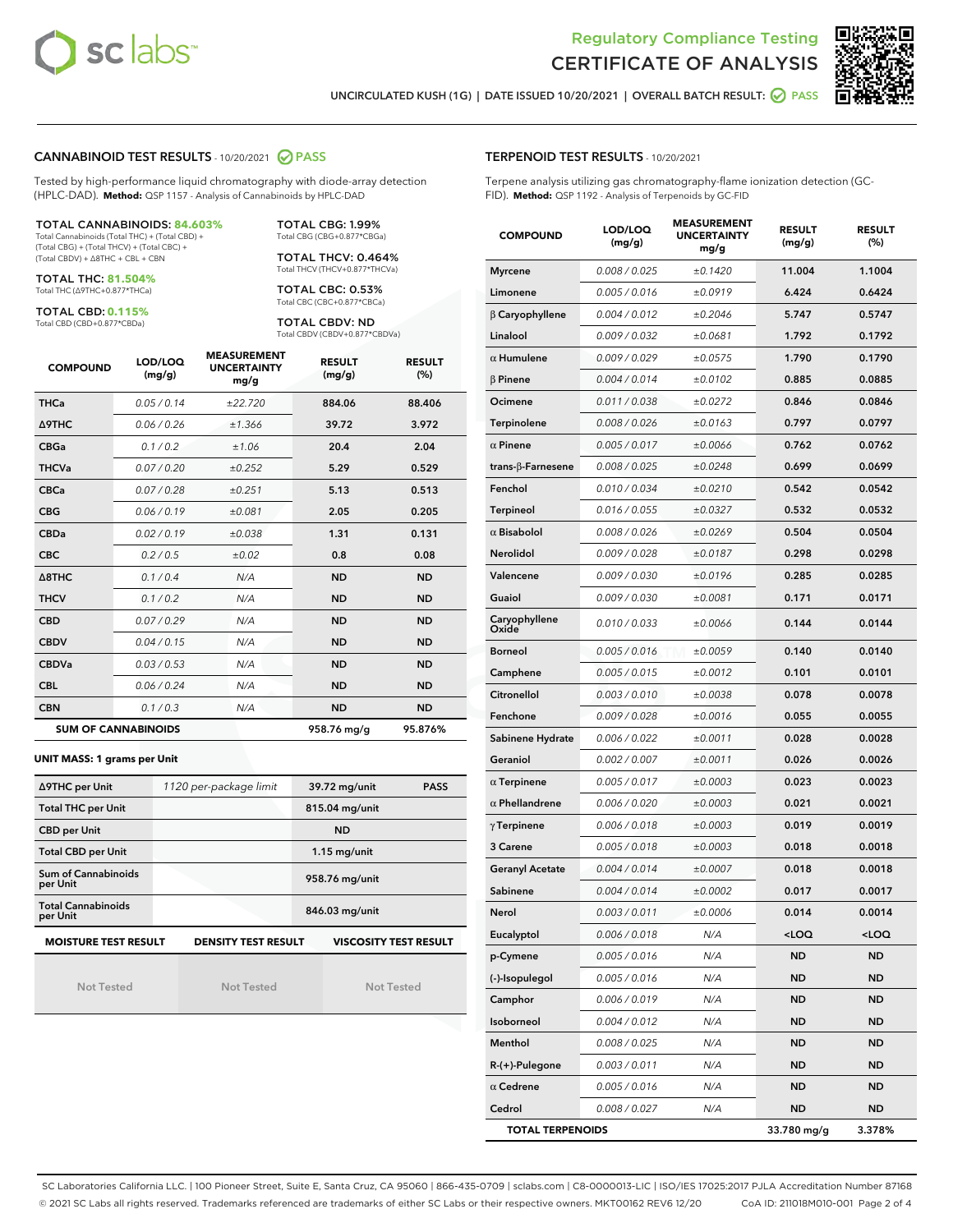



UNCIRCULATED KUSH (1G) | DATE ISSUED 10/20/2021 | OVERALL BATCH RESULT: @ PASS

#### CATEGORY 1 PESTICIDE TEST RESULTS - 10/20/2021 2 PASS

Pesticide and plant growth regulator analysis utilizing high-performance liquid chromatography-mass spectrometry (HPLC-MS) or gas chromatography-mass spectrometry (GC-MS). \*GC-MS utilized where indicated. **Method:** QSP 1212 - Analysis of Pesticides and Mycotoxins by LC-MS or QSP 1213 - Analysis of Pesticides by GC-MS

| <b>COMPOUND</b>             | LOD/LOQ<br>$(\mu g/g)$ | <b>ACTION</b><br>LIMIT<br>$(\mu g/g)$ | <b>MEASUREMENT</b><br><b>UNCERTAINTY</b><br>µg/g | <b>RESULT</b><br>$(\mu g/g)$ | <b>RESULT</b> |
|-----------------------------|------------------------|---------------------------------------|--------------------------------------------------|------------------------------|---------------|
| <b>Aldicarb</b>             | 0.03/0.08              | $\ge$ LOD                             | N/A                                              | <b>ND</b>                    | <b>PASS</b>   |
| Carbofuran                  | 0.02 / 0.05            | $>$ LOD                               | N/A                                              | <b>ND</b>                    | <b>PASS</b>   |
| Chlordane*                  | 0.03 / 0.08            | $\ge$ LOD                             | N/A                                              | <b>ND</b>                    | <b>PASS</b>   |
| Chlorfenapyr*               | 0.03/0.10              | $\geq$ LOD                            | N/A                                              | <b>ND</b>                    | <b>PASS</b>   |
| Chlorpyrifos                | 0.02 / 0.06            | $\ge$ LOD                             | N/A                                              | <b>ND</b>                    | <b>PASS</b>   |
| Coumaphos                   | 0.02 / 0.07            | $\ge$ LOD                             | N/A                                              | <b>ND</b>                    | <b>PASS</b>   |
| Daminozide                  | 0.02/0.07              | $>$ LOD                               | N/A                                              | <b>ND</b>                    | <b>PASS</b>   |
| <b>DDVP</b><br>(Dichlorvos) | 0.03/0.09              | $\geq$ LOD                            | N/A                                              | <b>ND</b>                    | <b>PASS</b>   |
| <b>Dimethoate</b>           | 0.03 / 0.08            | $\ge$ LOD                             | N/A                                              | <b>ND</b>                    | <b>PASS</b>   |
| Ethoprop(hos)               | 0.03/0.10              | $\geq$ LOD                            | N/A                                              | <b>ND</b>                    | <b>PASS</b>   |
| Etofenprox                  | 0.02/0.06              | $>$ LOD                               | N/A                                              | <b>ND</b>                    | <b>PASS</b>   |
| Fenoxycarb                  | 0.03 / 0.08            | $\geq$ LOD                            | N/A                                              | <b>ND</b>                    | <b>PASS</b>   |
| Fipronil                    | 0.03/0.08              | $\ge$ LOD                             | N/A                                              | <b>ND</b>                    | <b>PASS</b>   |
| Imazalil                    | 0.02 / 0.06            | $\ge$ LOD                             | N/A                                              | <b>ND</b>                    | <b>PASS</b>   |
| Methiocarb                  | 0.02 / 0.07            | $\ge$ LOD                             | N/A                                              | <b>ND</b>                    | <b>PASS</b>   |
| Methyl<br>parathion         | 0.03/0.10              | $\ge$ LOD                             | N/A                                              | <b>ND</b>                    | <b>PASS</b>   |
| <b>Mevinphos</b>            | 0.03/0.09              | $>$ LOD                               | N/A                                              | <b>ND</b>                    | <b>PASS</b>   |
| Paclobutrazol               | 0.02 / 0.05            | $\ge$ LOD                             | N/A                                              | <b>ND</b>                    | <b>PASS</b>   |
| Propoxur                    | 0.03/0.09              | $\ge$ LOD                             | N/A                                              | <b>ND</b>                    | <b>PASS</b>   |
| Spiroxamine                 | 0.03 / 0.08            | $\ge$ LOD                             | N/A                                              | <b>ND</b>                    | <b>PASS</b>   |
| Thiacloprid                 | 0.03/0.10              | $\geq$ LOD                            | N/A                                              | <b>ND</b>                    | <b>PASS</b>   |
|                             |                        |                                       |                                                  |                              |               |

#### CATEGORY 2 PESTICIDE TEST RESULTS - 10/20/2021 @ PASS

| <b>COMPOUND</b>          | LOD/LOO<br>$(\mu g/g)$ | <b>ACTION</b><br>LIMIT<br>$(\mu g/g)$ | <b>MEASUREMENT</b><br><b>UNCERTAINTY</b><br>$\mu$ g/g | <b>RESULT</b><br>$(\mu g/g)$ | <b>RESULT</b> |
|--------------------------|------------------------|---------------------------------------|-------------------------------------------------------|------------------------------|---------------|
| Abamectin                | 0.03/0.10              | 0.1                                   | N/A                                                   | <b>ND</b>                    | <b>PASS</b>   |
| Acephate                 | 0.02/0.07              | 0.1                                   | N/A                                                   | <b>ND</b>                    | <b>PASS</b>   |
| Acequinocyl              | 0.02/0.07              | 0.1                                   | N/A                                                   | <b>ND</b>                    | <b>PASS</b>   |
| Acetamiprid              | 0.02/0.05              | 0.1                                   | N/A                                                   | <b>ND</b>                    | <b>PASS</b>   |
| Azoxystrobin             | 0.02/0.07              | 0.1                                   | N/A                                                   | <b>ND</b>                    | <b>PASS</b>   |
| <b>Bifenazate</b>        | 0.01/0.04              | 0.1                                   | N/A                                                   | <b>ND</b>                    | <b>PASS</b>   |
| <b>Bifenthrin</b>        | 0.02 / 0.05            | 3                                     | N/A                                                   | <b>ND</b>                    | <b>PASS</b>   |
| <b>Boscalid</b>          | 0.03/0.09              | 0.1                                   | N/A                                                   | <b>ND</b>                    | <b>PASS</b>   |
| Captan                   | 0.19/0.57              | 0.7                                   | N/A                                                   | <b>ND</b>                    | <b>PASS</b>   |
| Carbaryl                 | 0.02/0.06              | 0.5                                   | N/A                                                   | <b>ND</b>                    | <b>PASS</b>   |
| Chlorantranilip-<br>role | 0.04/0.12              | 10                                    | N/A                                                   | <b>ND</b>                    | <b>PASS</b>   |
| Clofentezine             | 0.03/0.09              | 0.1                                   | N/A                                                   | <b>ND</b>                    | <b>PASS</b>   |

| <b>CATEGORY 2 PESTICIDE TEST RESULTS</b> - 10/20/2021 continued |  |  |
|-----------------------------------------------------------------|--|--|
|                                                                 |  |  |

| <b>COMPOUND</b>               | LOD/LOQ<br>$(\mu g/g)$ | <b>ACTION</b><br><b>LIMIT</b><br>(µg/g) | <b>MEASUREMENT</b><br><b>UNCERTAINTY</b><br>µg/g | <b>RESULT</b><br>$(\mu g/g)$ | <b>RESULT</b> |
|-------------------------------|------------------------|-----------------------------------------|--------------------------------------------------|------------------------------|---------------|
| Cyfluthrin                    | 0.12 / 0.38            | $\overline{2}$                          | N/A                                              | <b>ND</b>                    | <b>PASS</b>   |
| Cypermethrin                  | 0.11 / 0.32            | 1                                       | N/A                                              | <b>ND</b>                    | <b>PASS</b>   |
| Diazinon                      | 0.02 / 0.05            | 0.1                                     | N/A                                              | <b>ND</b>                    | <b>PASS</b>   |
| Dimethomorph                  | 0.03 / 0.09            | $\overline{2}$                          | N/A                                              | <b>ND</b>                    | <b>PASS</b>   |
| Etoxazole                     | 0.02 / 0.06            | 0.1                                     | N/A                                              | <b>ND</b>                    | <b>PASS</b>   |
| Fenhexamid                    | 0.03 / 0.09            | 0.1                                     | N/A                                              | <b>ND</b>                    | <b>PASS</b>   |
| Fenpyroximate                 | 0.02 / 0.06            | 0.1                                     | N/A                                              | <b>ND</b>                    | <b>PASS</b>   |
| Flonicamid                    | 0.03 / 0.10            | 0.1                                     | N/A                                              | <b>ND</b>                    | <b>PASS</b>   |
| Fludioxonil                   | 0.03 / 0.10            | 0.1                                     | N/A                                              | <b>ND</b>                    | <b>PASS</b>   |
| Hexythiazox                   | 0.02 / 0.07            | 0.1                                     | N/A                                              | <b>ND</b>                    | <b>PASS</b>   |
| Imidacloprid                  | 0.04 / 0.11            | 5                                       | N/A                                              | <b>ND</b>                    | <b>PASS</b>   |
| Kresoxim-methyl               | 0.02 / 0.07            | 0.1                                     | N/A                                              | <b>ND</b>                    | <b>PASS</b>   |
| <b>Malathion</b>              | 0.03 / 0.09            | 0.5                                     | N/A                                              | <b>ND</b>                    | <b>PASS</b>   |
| Metalaxyl                     | 0.02 / 0.07            | $\overline{c}$                          | N/A                                              | <b>ND</b>                    | <b>PASS</b>   |
| Methomyl                      | 0.03 / 0.10            | $\mathcal{I}$                           | N/A                                              | <b>ND</b>                    | <b>PASS</b>   |
| Myclobutanil                  | 0.03/0.09              | 0.1                                     | N/A                                              | <b>ND</b>                    | <b>PASS</b>   |
| Naled                         | 0.02 / 0.07            | 0.1                                     | N/A                                              | <b>ND</b>                    | <b>PASS</b>   |
| Oxamyl                        | 0.04 / 0.11            | 0.5                                     | N/A                                              | <b>ND</b>                    | <b>PASS</b>   |
| Pentachloronitro-<br>benzene* | 0.03 / 0.09            | 0.1                                     | N/A                                              | <b>ND</b>                    | <b>PASS</b>   |
| Permethrin                    | 0.04 / 0.12            | 0.5                                     | N/A                                              | <b>ND</b>                    | <b>PASS</b>   |
| Phosmet                       | 0.03 / 0.10            | 0.1                                     | N/A                                              | <b>ND</b>                    | <b>PASS</b>   |
| Piperonylbu-<br>toxide        | 0.02 / 0.07            | 3                                       | N/A                                              | <b>ND</b>                    | <b>PASS</b>   |
| Prallethrin                   | 0.03 / 0.08            | 0.1                                     | N/A                                              | <b>ND</b>                    | <b>PASS</b>   |
| Propiconazole                 | 0.02 / 0.07            | 0.1                                     | N/A                                              | <b>ND</b>                    | <b>PASS</b>   |
| Pyrethrins                    | 0.04 / 0.12            | 0.5                                     | N/A                                              | <b>ND</b>                    | <b>PASS</b>   |
| Pyridaben                     | 0.02 / 0.07            | 0.1                                     | N/A                                              | <b>ND</b>                    | <b>PASS</b>   |
| Spinetoram                    | 0.02 / 0.07            | 0.1                                     | N/A                                              | <b>ND</b>                    | <b>PASS</b>   |
| Spinosad                      | 0.02 / 0.07            | 0.1                                     | N/A                                              | <b>ND</b>                    | <b>PASS</b>   |
| Spiromesifen                  | 0.02 / 0.05            | 0.1                                     | N/A                                              | <b>ND</b>                    | <b>PASS</b>   |
| Spirotetramat                 | 0.02 / 0.06            | 0.1                                     | N/A                                              | ND                           | <b>PASS</b>   |
| Tebuconazole                  | 0.02 / 0.07            | 0.1                                     | N/A                                              | <b>ND</b>                    | <b>PASS</b>   |
| Thiamethoxam                  | 0.03 / 0.10            | 5                                       | N/A                                              | <b>ND</b>                    | <b>PASS</b>   |
| Trifloxystrobin               | 0.03 / 0.08            | 0.1                                     | N/A                                              | ND                           | <b>PASS</b>   |

SC Laboratories California LLC. | 100 Pioneer Street, Suite E, Santa Cruz, CA 95060 | 866-435-0709 | sclabs.com | C8-0000013-LIC | ISO/IES 17025:2017 PJLA Accreditation Number 87168 © 2021 SC Labs all rights reserved. Trademarks referenced are trademarks of either SC Labs or their respective owners. MKT00162 REV6 12/20 CoA ID: 211018M010-001 Page 3 of 4